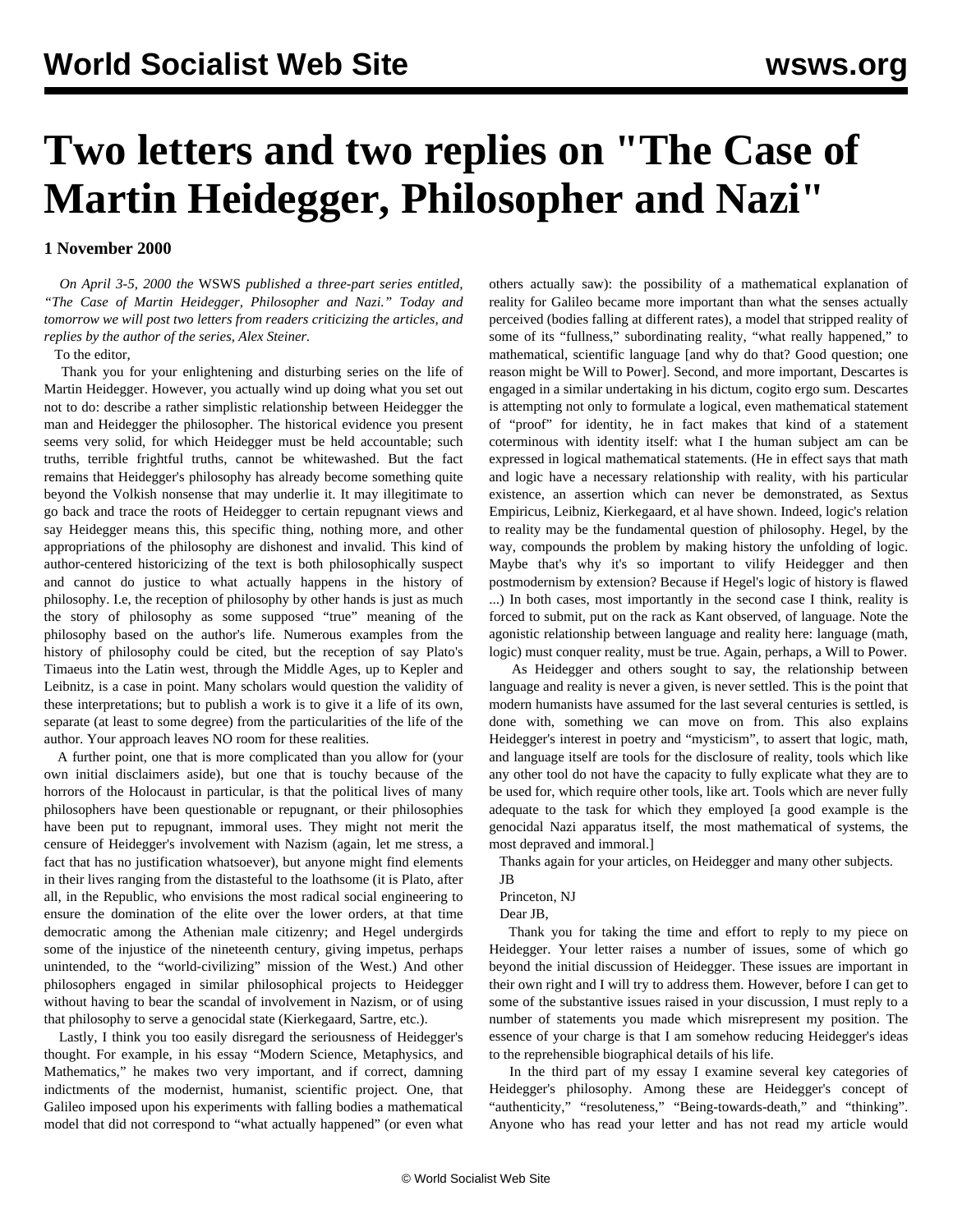doubtless form an impression that I am guilty of the "genetic fallacy" in my examination of these categories. In other words, I am supposedly deriving the National Socialist content of the category of "authenticity" from the mere fact that the author of this cogitation was a Nazi. But that is precisely not my method. Instead, leaning heavily on the interpretive work of Johannes Fritsche and others who have been there before me, I try to tease out the content, one that is far from straightforward given the difficulty of Heidegger's prose, that is contained in the text of *Being and Time*. I try to demonstrate that behind the category of authenticity is the response to the "call" of a predestined fate involving the *Volksgemeinschaft*.[1] We are then in a position to compare this conception to the classical writings of *Volksideologie* [2] and their elaboration in the writings of Adolf Hitler. It is as a result of this comparison that I conclude that the category of "authenticity" as explicated in *Being and Time* [3] is of a piece with the central ideas of *Volksideologie* and particularly its Nazi variant. The kind of "simplistic" genealogical arguments of which I am accused simply do not appear anywhere in my piece.

 On the other hand, if you are accusing me of bringing in a historical analysis in my attempt to understand the meaning of a text, then I plead guilty. Texts are never just self-referential in the manner that a deconstructionist "immanentist" reading understands them. Texts that address fundamental issues of the human condition always have a reference to that which stands outside the text—the larger cultural world in which the author is taking a stand. For example, you cannot understand the meaning of the term *Volksgemeinschaft* in Heidegger's work without having an acquaintance with the rhetorical role that this word had in the writings of the German radical right in the 1920s. We cannot do without this historical material in seeking to understand an author, unless you think that ideas germinate in a self-contained bubble having no relationship to the larger society and its problems.

 Having failed to prove your point as regards my "simplistic" reductionist account of Heidegger's philosophy, you then tack about with another very different accusation in which you characterize my method as involving an "author-centered historicizing." If by this you mean the attempt to uncover the meaning that a text had for the author who was writing it in relation to his historical situation, then once more I plead guilty. You suggest that this enterprise is somehow illegitimate. Yet you offer no explanation as to why you think this enterprise is "philosophically suspect."

 We do, however, get a hint of how you would explain yourself when you contrast our method to "... what actually happens in the history of philosophy. I.e, the reception of philosophy by other hands is just as much the story of philosophy as some supposed "true" meaning of the philosophy based on the author's life."

 As part of my effort to uncover the meaning of your letter, I would suggest that your qualification of the word "true" with "supposed" and your bracketing of the word indicates that you reject the notion of objective truth. From this skeptical thesis it follows that any interpretation of a philosophy—"the reception of philosophy by other hands"—is equally legitimate. According to the view you are proposing, we are all actors in a language game and it is only our hubris that legitimizes one "cultural text" at the expense of another. This is the ironical stance that is typical of the postmodern condition.

 First, I am charged with holding on to a "simplistic", reductionist interpretation of the relationship between Heidegger's philosophy and his politics. Next, I am accused of subscribing to an obsolete concept of objective truth in attempting to uncover the meaning of a text. Note, however, that the second charge is inconsistent with and undercuts the first one. How can you maintain that my interpretation of Heidegger is "simplistic" when you yourself do not accept the possibility that there is a "true" interpretation of Heidegger? Why is my supposedly "simplistic"

interpretation of Heidegger any less valid than your interpretation? You cannot have it both ways. If you wish to have your first charge against me stick, then you must admit at least of the possibility of arriving at an objectively valid interpretation of Heidegger. Yet that is exactly what you deny in your next charge against me. Your arguments therefore lack internal consistency.

 Here I am not making any judgment as to your rhetorical skills. The paradox in which you are entwined is symptomatic of the skeptical outlook. Skepticism is not a viable philosophical attitude because it is ultimately self-refuting.

 To return to your second charge, you claim that I do not do "justice to what actually happens in the history of philosophy." You state that I do not allow for the appropriation of a philosophical text "by other hands." But where in my essay did I state that a philosophical text cannot be appropriated by other thinkers? Within the competing claims of different interpretations we can certainly make distinctions. There is in the history of philosophy both the appropriation of a philosophical text, and its misappropriation.

 It is part of the job of a historian of philosophy to distinguish between the two. We know, for example, that the history of philosophy gives us numerous examples of the misappropriation of Socrates, the most bizarre being the school of Nazi Platonists that flourished during the Third Reich.[4] Perhaps the most well-known instance of misappropriation is the fate that befell the teaching of a young revolutionary from Galilee who preached against the Roman Empire. His words were eventually transformed into the state religion of Rome. In making this point I am certainly not suggesting that historical interpretation is always or even for the most part a straightforward and unproblematic task. Yet the difficulties notwithstanding, it is only by virtue of the *possibility* of arriving at a common understanding that social interaction and communication are enabled.

 Rather than abandoning the search for truth as hopeless, should we not steel ourselves to undertake the process of investigation and analysis aimed at uncovering the order and logic hidden within a text. Concretely, this requires a study of the relationship of the language of a text to the language that was current at the time the work was written, the historical uses of such language and the concepts they represent, and the broader social framework within which the discussion emerged. Further insight can be gained by studying the historical development of an author's thought. This mandate often requires us to delve into unpublished manuscripts, correspondence, and accounts by contemporaries as well as the whole corpus of significant secondary literature. Whereas my essay makes no claims to being a comprehensive treatment of the subject, it does present a historically informed analysis of the relationship between Heidegger's philosophy and his politics.

 Elsewhere you imply that my procedure leaves no room for conflicting interpretations. This seems to be the point of your caricature of my methodology as saying that, "Heidegger means this, this specific thing, nothing more, and other appropriations of the philosophy are dishonest and invalid."

 To set the record straight, I never said that all the different interpretations of Heidegger's philosophy are "dishonest and invalid." Clearly there are individual interpreters of Heidegger who have honestly tried to wrestle with the problem of the relationship between his philosophy and his politics. In my piece I mentioned a number of authors who I think are due some respect for the seriousness of their efforts. What I also tried to evoke, particularly in my discussion of the cover-up of Heidegger's Nazism, was the mendacity of those who have spent their careers providing Heidegger with an alibi. They have been the rule rather than the exception. How else would you explain the failure to even acknowledge Heidegger's deep commitment to Nazism over a period of five decades by many Heideggerians? How do you explain the ferocious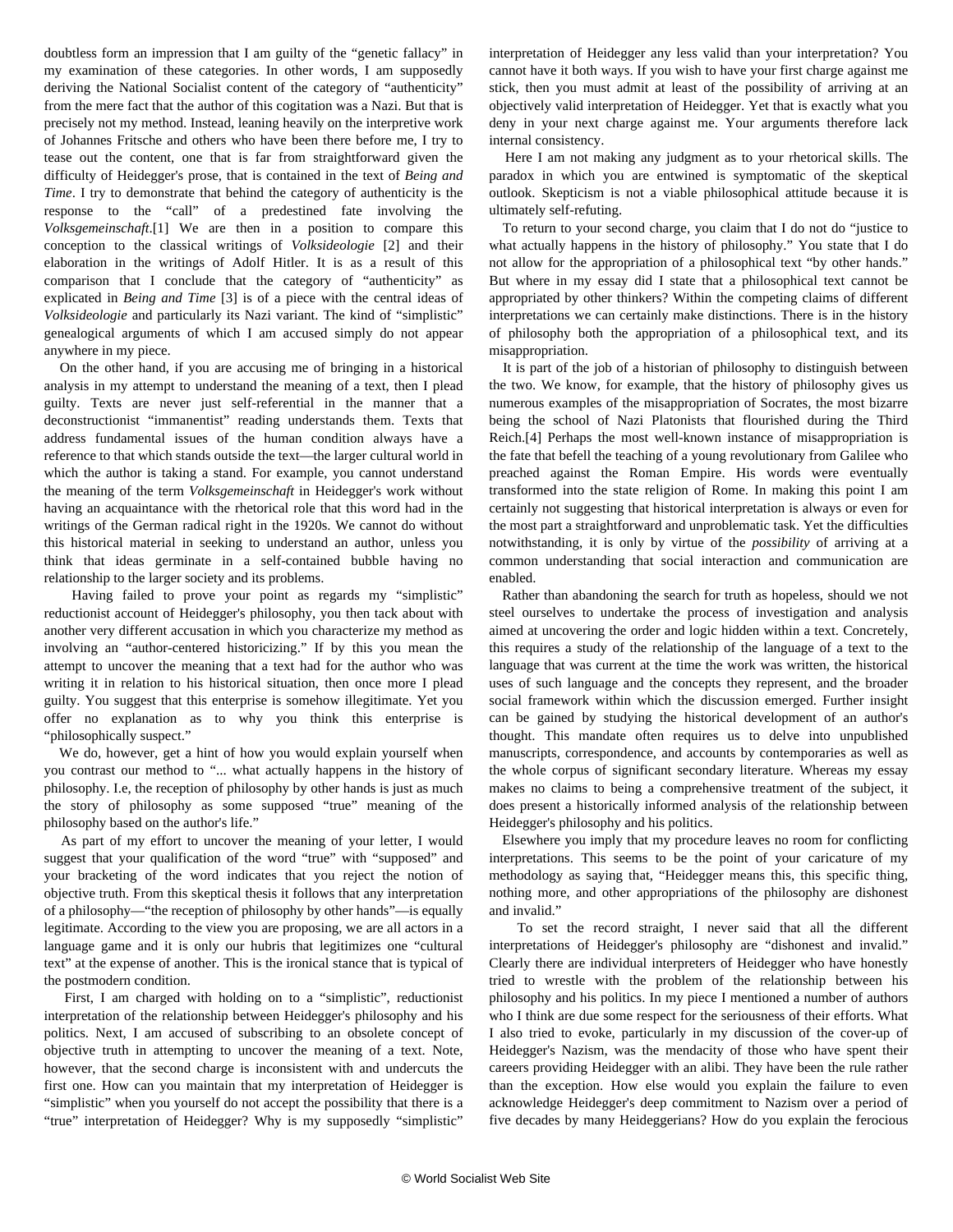assault orchestrated against Farias's book when it first appeared? Why are key documents pertaining to Heidegger's Nazi period still kept under lock and key by the guardians of his archives? Is it not reasonable to suggest that more is involved in the defense of Heidegger than an honest difference of opinion? Are we possibly witnessing an institutionalized response to a perceived threat?

 It may help to recall the historical context in which the Heidegger coverup began. The overwhelming majority of the philosophy professors in Germany in 1933 took an oath of allegiance to the Führer, Adolf Hitler. A few, like Karl Löwith, emigrated. An even smaller number who remained never accommodated to Nazism. At the end of the war, when the victorious Allies were carrying out their de-Nazification campaign, the same academics who had previously professed their loyalty to Nazism now suddenly discovered the principles of liberal democracy. In many cases, the conversion of these professors was paper-thin, the result of a calculated career move. Rather than confronting their past activity, they preferred to forget the past altogether. This fit in with the needs of the Allied occupiers and the post-war German government. The imperatives of the Cold War meant it was impolitic to examine too closely the background of those now professing faith in the principles of the West. The spirit of evasion characteristic of Germany academia in the postwar years was well captured by the following description of a participant at a philosophy conference:

 "It is not surprising that in Bremen there was little discussion from the organizers of the recent history of the National Socialist dictatorship, of the genocide and the extermination of the European Jews, for this did not occur at the previous conferences either. Even less could one expect that a large number of speakers would have felt compelled to speak about their own philosophical and scientific-political contributions to these events."[5]

 Heidegger's attempt to distance himself from his Nazi past in the immediate postwar period was thus typical of the actions of many of his colleagues. It was his misfortune that he was too prominent an international figure to simply be ignored. He was one of the few ex-Nazi professors who was actually barred from teaching for a number of years. Nevertheless, despite the widespread knowledge of Heidegger's commitment to fascism, many influential friends in France, Germany and the United States were more than willing to forgive and forget. A chorus of supporters were enlisted in those early postwar years. Eventually this mushroomed into a virtual industry of Heideggerian apologetics. This is very much the situation in France today and to a lesser degree throughout Europe and the United States. Heidegger's influence would no doubt have remained confined to a relatively small circle of scholars were it not for the rise, first, of postwar French existentialism and later the postmodernist and poststructuralist currents of thought of the past two decades. These movements, in their search for philosophical legitimacy, have uncritically appropriated the worst excesses of Heidegger. The fruit of this marriage has been a most unfortunate influence not only on philosophy, but likewise on historical research, aesthetics, literary criticism and political thought.

 To sum up, I would maintain that it is not only possible to arrive at an objective determination of the trajectory of Heidegger's thought and its relation to his political practice, but that if we are to make any progress in liberating the broader culture from the malaise of postmodernist-inspired skepticism, it is absolutely necessary that we do so.

 Proceeding to the substance of your disagreements with my interpretation of Heidegger, you write that I, "...too easily disregard the seriousness of Heidegger's thought."

 You cite as evidence Heidegger's discussion of Galileo's methodology in his essay "Modern Science, Metaphysics and Mathematics." You state that Heidegger draws up a damning indictment of "the modernist, humanist and scientific project ... [by showing that Galileo] imposed upon

his experiments with falling bodies a mathematical model that did not correspond to 'what actually happened'."

 Heidegger's point in the essay that you cite is that the modern Galilean-Newtonian mathematization of nature was not arrived at through experimental procedures, as was commonly supposed, but rather was an article of faith which was then imposed upon a recalcitrant nature. Furthermore, claims Heidegger, the modern scientific outlook ushered in by Galileo loses much of the original intuitive grasp of nature that was embedded in the Aristotelian-Scholastic philosophy, which it replaced. As evidence for his view, Heidegger provides the following version of Galileo's leaning tower experiments:

 "It becomes a decisive insight of Galileo that all bodies fall equally fast, and that the differences in the time of fall derive only from the resistance of the air, not from the different inner natures of the bodies or from their own corresponding relation to their particular place. Galileo did his experiment at the leaning tower in the town of Pisa, where he was professor of mathematics, in order to prove his statement. In it bodies of different weights did not arrive at precisely the same time after having fallen from the tower, but the difference in time was slight. In spite of these differences and therefore really against the evidence of experience, Galileo upheld his proposition. The witnesses to this experiment, however, became really perplexed by the experiment and Galileo's upholding his views. They persisted the more obstinately in their former view. By reason of this experiment the opposition toward Galileo increased to such an extent that he had to give up his professorship and leave Pisa.

 "Both Galileo and his opponents saw the same 'fact.' But they interpreted the same fact differently and made the same happening visible to themselves in different ways."[6]

 Before discussing the methodological issues, perhaps we should examine the historical validity of Heidegger's account of the leaning tower experiments. The dramatic attribution of these experiments to the leaning tower of Pisa was first presented by Galileo's student Vincenzo Viviani in his hagiographic *Life of Galileo*. Many modern scholars today consider Viviani's account of these particular experiments to be largely fictitious. Viviani's account also has its defenders, notably the historian of science Stillman Drake. Galileo undoubtedly did perform some experiments from a high tower, but the circumstances and the specification of the leaning tower is highly dubious. Skepticism about Viviani's account dates back at least to the beginning of the twentieth century. In 1935 Lane Cooper, an American professor, significantly raised the level of controversy about the leaning tower experiments of Galileo by claiming the whole episode to be fictitious. Cooper's book was immediately followed by Alexandre Koyre's groundbreaking *Galilean Studies*. Koyre's work was above all an examination of Galileo's methodology. He sought to demythologize Galileo, particularly the version that had become popular in the eighteenth century of Galileo the experimenter. According to Koyre, Galileo had already carried out his revolution in scientific thought prior to carrying out any experiments.[7] Note that Heidegger presents a strikingly similar thesis. The main difference between the two accounts is that Koyre's is a much more serious historical study. Heidegger's essay is based on lectures he gave in 1935-36 and is roughly contemporaneous with the publication of Koyre's book. It is not clear whether Heidegger was acquainted with Koyre's or Cooper's work at the time of his lectures or afterwards, when his lectures were published in the 1960s. One would expect that a serious account of the significance of Galileo's experiment would have at least made a reference to Koyre's or Cooper's account of the leaning tower episode. Instead, Heidegger is satisfied with repeating the old legends drawn from Viviani, with the difference that where Viviani sought to enhance the image of his great teacher, Heidegger's purpose is to undermine Galileo and with him the entire project of modern science.

This episode is worthy of some discussion because it is illustrative of an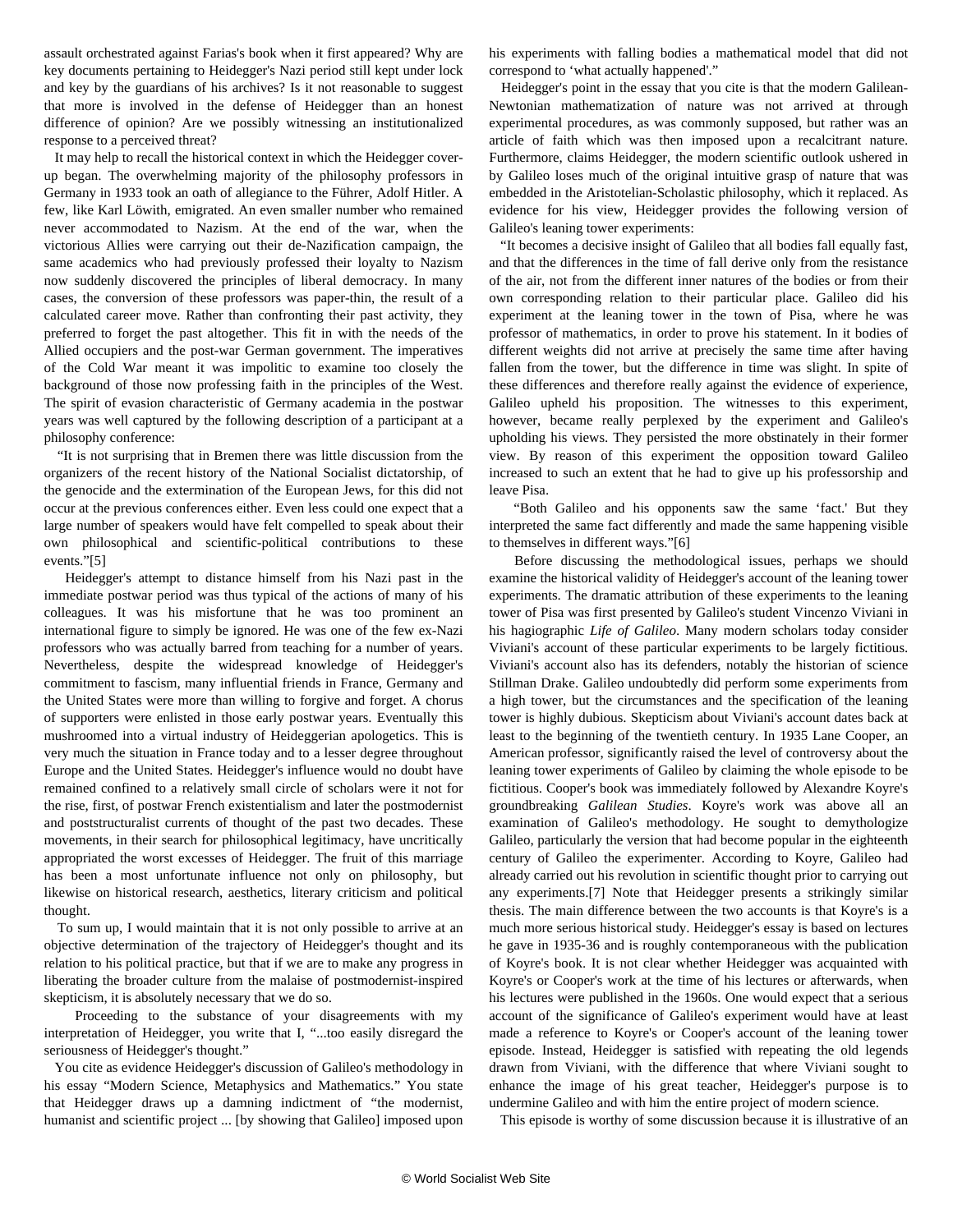important facet of Heidegger's style. He constantly plays fast and loose with the facts of history. He is not a serious student of history. Rather, he manipulates history to suit his subjective purpose, in this case to demonstrate the arbitrary and counterintuitive methods of modern science. One could adduce many other examples of Heidegger's disdain for genuine historical investigation. His bowdlerized translations of Greek philosophers such as Heraclitus and Plato, for example, are only too well known.[8] His "dialogues" with other philosophers, such as Kant and Hegel, are notorious for their contempt for the actual thought of these figures. Heidegger's interpretation of the German poet Hölderlin is just as tendentious.[9]

 Heidegger's discussion of Galileo may also be placed within a historical context. Whereas in the eighteenth and nineteenth century Galileo was typically seen as a martyr of science, the twentieth century has witnessed a reactionary reinterpretation of Galileo as an arrogant and imperious figure who tried to topple a valuable tradition. This depiction of Galileo has more than passing resemblance to the indictment of Galileo by the Inquisition for contravening Church doctrine by espousing the Copernican view of the universe. Conservative forces within the Church have always viewed Galileo in this light. But it was not until the twentieth century that a group of prominent intellectuals outside the Church joined them. Arthur Koestler, the anticommunist ideologue, presented this negative view of Galileo in his novel, *The Sleepwalkers*. More recently the late philosopher of science, Paul Feyrabend, took a position squarely in line with the Inquisition against Galileo. He wrote:

 "The judgment of the Church experts [condemning Galileo] was scientifically correct and had the right social intentions, viz. to protect people from the machinations of specialists. It wanted to protect people from being corrupted by a narrow ideology that might work in restricted domains but was incapable of sustaining a harmonious life. A revision of the judgment might win the Church some friends among scientists but it would severely impair its function as a preserver of important human and superhuman values."[10]

 Feyrabend's attack on Galileo and defense of the Inquisition is certainly more extreme than Heidegger's formulation. Feyrabend's original contribution to the discussion of Galileo is to frame the position of the Church in terms of an impulse to "protect people from the machinations of specialists." He thus invests the Church with the mantle of a populist concern for ordinary people against the elitist Galileo who would deprive ordinary folks of "important human and superhuman values." Amazingly, what begins as a critique of Galileo's scientific method turns into a defense of the "superhuman". This is a truly remarkable sleight-of-hand. What is even more remarkable, however, is that this reactionary tract was penned by a self-proclaimed freethinker and anarchist. The case of Feyrabend highlights the dangers of abandoning rationality, even when starting from the most radical of intentions. It is also illustrative of one of the points in my essay, that radical postmodern thinkers find common ground with Heidegger precisely on the terrain of his attack on Reason.

 Heidegger sums up his critique of Galileo's endeavor as follows, when in referring to Galileo's procedure of providing a mathematical explanation of bodies in motion he writes:

 "What remains questionable in all this is a closer determination of the relation of the mathematical in the sense of mathematics to the intuitive experience of the given things to these things themselves. Up to this hour such questions have been open, Their questionability is concealed by results and the progress of scientific work. One of these burning questions concerns the justification and limits of mathematical formalism in contrast to the demand for an immediate return to intuitively given nature."[11]

 Here we get to the essence of Heidegger's critique of Galileo. The mathematization of nature introduced by Galileo, he says, leads us away from the intuitive grasp of the world around us. Our intuition or common sense, as it were, tells us that heavy bodies fall faster than light ones, but the mathematical laws of nature force us to reject our intuitive grasp. This is but a variation of the complaint that *Lebensphilosophie* (Philosophy of Life) has always introduced against the natural sciences. Science is dead and rigid and consigns our living perception to a netherworld of unreality.

 More specifically what Heidegger has in mind is the contrast between the Aristotelian-Scholastic outlook and the modern Newtonian outlook. In doing so, Heidegger makes use of certain limitations of the Galilean-Newtonian view of nature that we have since come to appreciate. The Galilean-Newtonian view of the world was mechanistic and as such tried to reduce all phenomena to the mathematical relations of mechanics. In the process it lost sight of what *Lebensphilosophie* considered more real—the intuitive perception. We should note that this critique does not originate with Heidegger. Rather Heidegger was simply borrowing one of the main points of his teacher, the phenomenologist Edmund Husserl. Husserl penned a slogan to express his critique of the scientific mechanical outlook: "Back to the things themselves."

 We will grant that there is a grain of truth in the reaction of *Lebensphilosophie* to the natural sciences. The science that began with Galileo was mechanistic. It was also naively reductionist. Descartes, who was one of the key founders of the new science, thought that animals were nothing more than living machines. The mechanistic outlook introduced rigid dichotomies when it tried to depict reality. The opposition between the body and the mind first introduced by Descartes split the living individual into two parts.

 Yet at the same time, the introduction of modern mechanics was a great advance in its time. For with it began the systematic classification and elaboration of the relationship between the different elements of nature. The intuitive grasp of the cosmos, which was codified to some extent in the medieval cosmology, had to give way to a more systematic exploration of the different parts of nature and their relationship to each other. In the course of its own development, modern science itself confronts the limitations of the mechanical outlook from which it arose. It finds, as the new discoveries of physics in the last century have dramatically shown, that the old rigid dichotomies—waves versus particles, cause versus effect, finite versus infinite universe—are completely unable to account for the world as depicted in relativity theory, quantum theory and the new attempts to unify all phenomena in string theory.

 This does not mean that contemporary scientists or philosophers have grasped the implications of the new science. Far from it, the great majority of scientists and philosophers are still stuck in the conceptual dichotomies that were appropriate to an earlier stage of science. To explore this issue is well beyond the scope of this piece, but I would suggest that it is the inadequacy of a non-dialectical conceptual apparatus to account for the new developments of science that has launched two seemingly disparate but symbiotic movements in the philosophy of science.

 On the one hand we see a crystallization of an increasingly shrill mechanical reductionism as presented in the works of the erstwhile sociobiologist E.O. Wilson, who would reduce all phenomena, natural and social, to the laws of physics. The latest pronouncements of the evolutionary psychologists, viz. that rape is biologically, not socially determined, or that human behavior is largely the result of a "selfish gene," are recent examples of this trend. On the other hand we are met with a skepticism about the ability of science and rational thought to provide answers to fundamental questions. This in turn often leads to a retreat from science into mysticism and religion. An example of this latter trend can be found in the religious speculation of the physicist Paul Davies. In either case the diagnosis is not that there is something intrinsically wrong with science as such, but that the philosophical implications of the new science have not yet caught up to the limited conceptual apparatus inherited from a previous era.

 The elaboration of the mechanical outlook of the seventeenth to nineteenth centuries was a necessary condition for the possibility of a new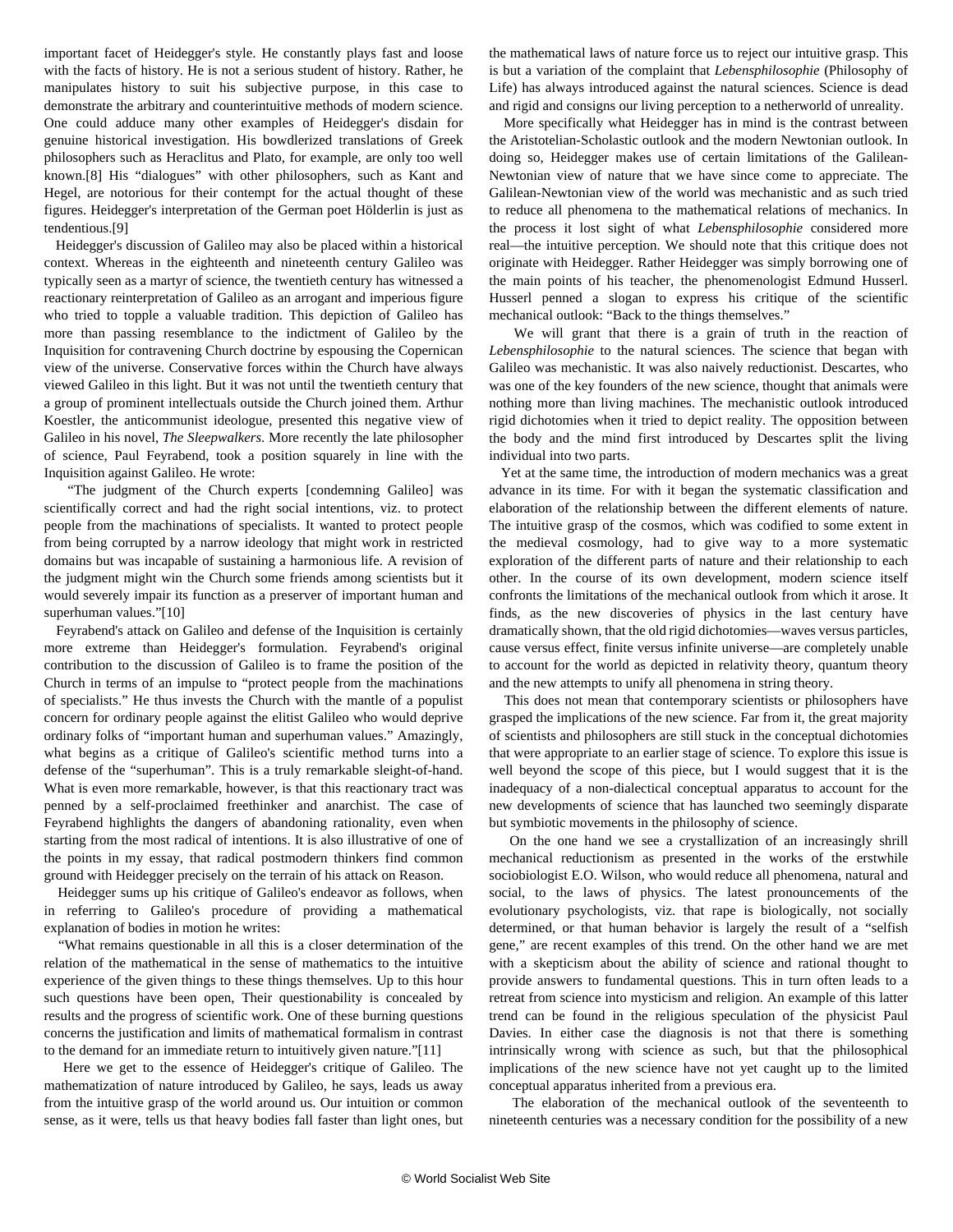organic dialectical outlook that is demanded by all the new developments in science. As such, we must view the mechanical science launched by Copernicus, Galileo, Descartes and Newton as a necessary moment in the history of rational thought about the world. Heidegger views the advent of modern science merely as a negative, as a procedure that takes us away from the immediate certainty of the intuitive. Here once more is the heart of the problem with Heidegger's intention of returning to the primordial. He identifies the certainty of immediate intuition with truth. But Hegel already pointed out a long time ago that there is no such thing as a purely immediate intuition, i.e., one that is uncontaminated with mediation.

 "The antithesis between an independent immediacy of the content or of knowing, and, on the other side, an equally independent mediation that is irreconcilable with it, must be put aside, first of all because it is a mere presupposition and an arbitrary assurance."[12]

 You argue that it is a mistake to regard our mathematical understanding of the natural world as something that is simply given outside of a historical context. True enough, but it is equally true that our "immediate" intuitions are not given once and for all, but are culturally and historically determined. The "immediate" intuition of a Trobriand Islander who has never seen an airplane, when first confronted with this phenomena, will not be the same as that of an inhabitant of the island of Manhattan. What is immediate is therefore relative. Every intuition is a combination of the relatively immediate with the relatively mediated. Truth as such does not lie with the certainty of the immediate, as Heidegger would have it, but with the most highly developed forms of mediation.

 An empirical confirmation of the relative status of "immediate" intuition has been demonstrated by the work of the developmental psychologist Jean Piaget. He showed that children go through a precognitive stage in which the axioms of our common-sense view of the world have yet to emerge. Truths that we take for granted because of their supposed "immediacy," truths such as the subsistent identity of external objects, are actually acquired over a protracted period, the result of a process of interaction between the child and the world around him. Those who identify the common-sense view of the world with "primordial truth" are guilty of ignoring the more primitive forms of perception from which they emerge and simultaneously turning their backs on the higher forms of mathematical relations to which common sense must give way in interpreting the natural world.

 These considerations point to a problem shared by those who would return to some supposedly uncontaminated past. The political reactionary literally wishes to return to a previous period of history that is conceived as superior to the present. There is always an arbitrary element however as to what period of history the reactionary favors. Would a German reactionary in the 1920s favor a return to the time of Bismarck and the anti-Socialist laws? How about a return to the period of Frederick the Great in the eighteenth century? Why not return to pre-Roman and pre-Christian times, when the Germanic tribes were uncorrupted by the cosmopolitan civilization of Europe? All these are real issues that taxed the minds of reactionary nationalists in the 1920s.

 Similarly, the "reactionary" epistemologist cannot avoid an element of arbitrariness in assigning a privileged role to a form of consciousness. Try as he might, there is no primordial intuition which can be invested with the exclusive mantle of truth. All intuitions imply some form of mediation with concepts.

 Furthermore, you make an even more fundamental error when you suggest that our historically developed scientific outlook is merely an arbitrary mental construct reflecting our "Will to power." Galileo's grasp of the law of inertia, later systematized and formalized by Newton, was a turning point in the establishment of modern science not because his "Will to power" buried his opponents. Galileo's insight was able to overcome centuries of dogma backed by the imprimatur of the Church, because it provided a truer explanation of the actual structure of the natural world.

For the same reason, the Copernican view of the world championed by Galileo gradually replaced the Ptolemaic geocentric outlook because it provided a superior account of events in the cosmos. If you simply replace "will to power," a term borrowed from Nietzsche, with "ego," as popularized by Max Stirner, you arrive at the classic position of subjective idealism as formulated by Bishop Berkeley. The world is an expression of our "mind," "ego" or "will to power." Does the phrase "will to power" add any new content to this old shibboleth? "Will to power" is nothing but old wine served up in new bottles.

 In your attempt to show Heidegger's depth and originality as a thinker, you also raised the issue of his remarks on Descartes. Heidegger goes to some length to point out that Descartes dictum, *cogito ergo sum*, (I think therefore I am) should not be taken as a logical, inferential statement.

 "Descartes himself emphasizes that no inference is present, The sum is not a consequence of the thinking, but vice versa; it is the ground of thinking, the fundamentum."[13]

 Heidegger's point is that Descartes is not making just another logical inference in the manner of older metaphysical systems, but that he fundamentally changes metaphysics by forcing all inquiry about the nature of being to submit to the dictates of reason and mathematics. In making this point, Heidegger is hardly providing an original contribution to the history of philosophy. Virtually the same point was made by Hegel in his discussion of Descartes.

 "But the proposition ' *Cogito ergo sum*' which stands at the very center, so to speak, of the entire concern of modern philosophy, was also uttered by its author in the mode of immediacy. Anyone who takes this proposition as a syllogism must know little more about the nature of the syllogism than that ' *ergo*' occurs in it."[14]

 While Hegel makes a historical judgment of Descartes' method that would be repeated by Heidegger, his assessment of the value of the Cartesian turn is precisely the opposite of that of Heidegger. Hegel was cognizant of the limitations of Descartes, particularly with what he called his "naïve" equation of the certainty of our subjectivity with truth. Yet at the same time Hegel pays tribute to Descartes precisely for this insight, for without it philosophy could not liberate itself from the clutches of Church dogma. He quite correctly puts Descartes in the same class with Giordano Bruno, who paid with his life for insisting on the priority of science against the authority of religion.

 "Presuppositions in religion are given up; proof alone is sought for, and not the absolute content which disappears before abstract infinite subjectivity. There is in Descartes likewise a seething desire to speak from strong feeling, from the ordinary sensuous point of view, just as Bruno and so many others, each in his own fashion, express as individualities their particular conception of the world."[15]

 Heidegger, on the other hand, views Descartes as the first instigator of the turn toward the modern conception of the world, and as such plays the role of *bête noir* in his conceptualization of the history of thought. To buttress his case he brings up the one-sidedness of the mechanical view of the world with which the Cartesian philosophy was involved. Yet his "solution" to the one-sidedness of Cartesianism is a retrogressive step. He proposes, as we have demonstrated, another form of immediacy to counter the Cartesian criteria of "clear and distinct ideas." He champions a form of intuitionism, a return to "primordial thinking," whose content is even more vague and abstract that the Cartesian cogito.

 In concluding, you make one more point that I think bears some reflection. You claim that I dismiss the role of art at the expense of philosophy. Yet nowhere in my essay do I dismiss the role of art in the cognition of reality. What I do object to is the attempt to supplant the role of philosophy and science with that of art. In framing the relationship as one of an "authentic" attitude of the artist contrasted to the "inauthentic" attitude of the philosopher, Heidegger has resurrected the ancient quarrel between the philosophers and the poets that is the subject of Book 10 of